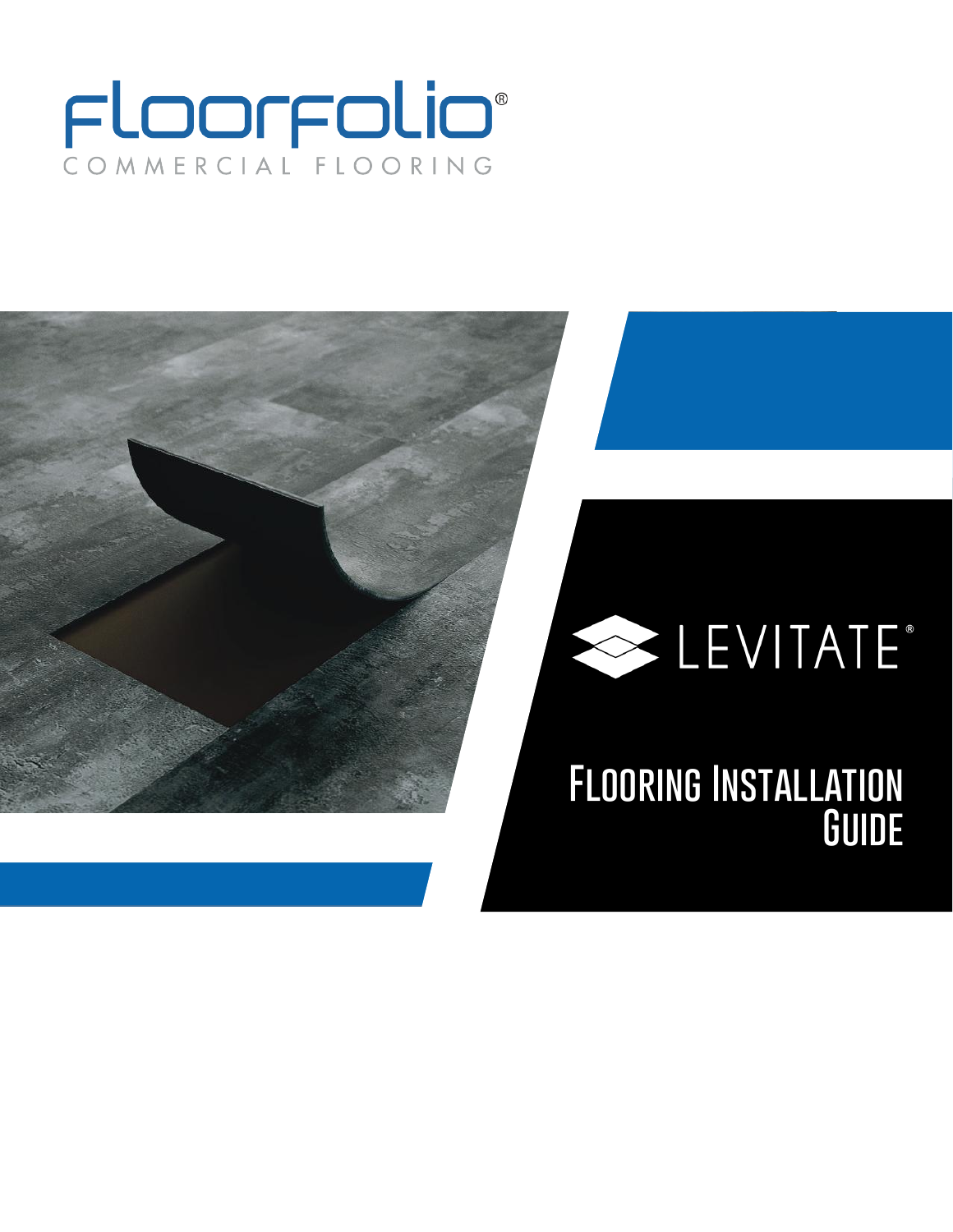

#### **Installation Guidelines**

#### **GENERAL**

FloorFolio's Levitate® Magnetic Flooring consists of a 2-part system. This system utilizes a magnetic base layer/underlayment that is 100% waterproof, while the Levitate magnetic planks are applied using a receptive layer manufactured into the LVT.

#### **Materials Required for Base Layer Installation:**

Utility or Carpet Knife Chalk Line

Tape Measure

#### **Acceptable Underlayment's**

Levitate can be directly installed over most existing hard surface floor coverings:

#### **Wood**

Levitate can go over virtually any sound wood underlayment/subfloors. Always fasten underlayment in accordance with the manufacturer's recommendations. FloorFolio recommends underlayments that are underlayment grade and warranted by the manufacturer. Any failure of the base layer or Levitate flooring as a result of the underlayment is NOT the responsibility of FloorFolio.

#### **Concrete**

Moisture levels of concrete slabs before, during and after installation are not an issue with Levitate as the system serves as a vapor Barrier up to 96% and when it is properly installed using the Magna Build double face tape at all seams.

#### **VCT**

Must be well bonded, non-cushioned, and no more than one layer. Removal of waxes, sealers, floor finishes are not necessary if the base layer is not being adhered/glued to the floor.

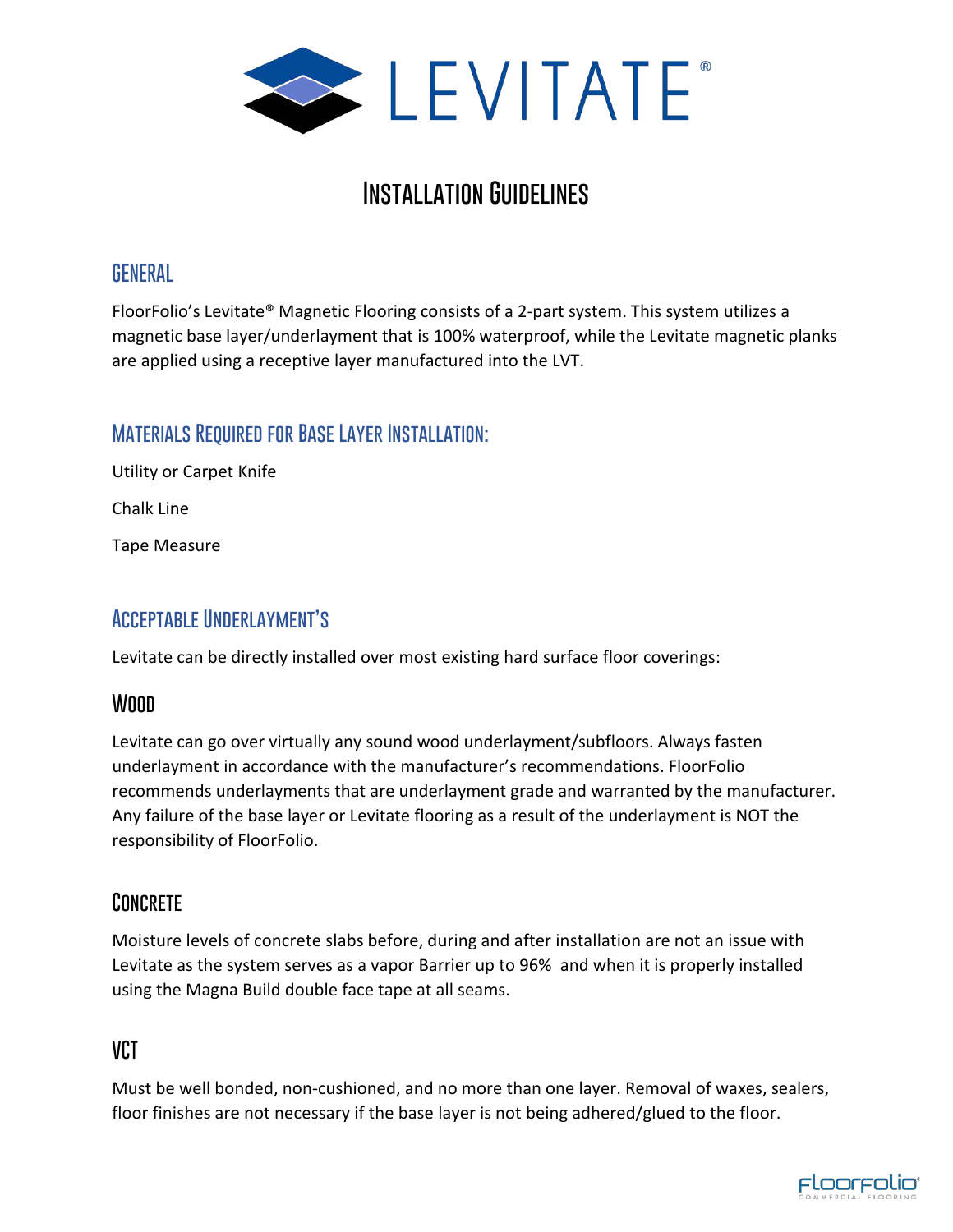#### **Vinyl Resilient Floor**

Must be well bonded, non-cushioned, and no more than one layer. Removal of waxes, sealers, floor finishes are not necessary if the base layer is not being adhered/ glued to the floor. If there is a design or if the material is impregnated in any way, an embossing leveler must be used to obtain a flat smooth floor.

#### **Ceramic Tile**

Grout lines must be embossed or covered with a polymer modified Portland cement based selfleveling screed or skim coat.

#### **Terrazo**

Grout lines must be embossed or covered with a polymer modified Portland cement based selfleveling screed or skim coat.

PLEASE NOTE: Any failure of the base layer or Levitate product as a result of the existing substrate/surface is NOT the responsibility of FloorFolio.

#### **Subfloor Preparation**

▪ Floor must be clean, smooth and flat. The flatness of wood subfloors or underlayment must not exceed on variation of 1/8" in 6' / 3/16" in 10' as per ASTM F-710.

▪ The flatness of concrete subfloors must meet or exceed the requirements of ACI FF25. Fill all holes and cracks with a latex fortified Portland cement based patching compound.

▪ FloorFolio recommends priming extremely porous floors with an approved latex primer for dust containment, and to insure a more stable subfloor/underlayment.

▪ Fill any low spots in the subfloor greater than 1/8 inch in 6 foot / 3/16" in 10' span with a Portland cement leveling compound.

▪ Ceramic tile and embossed flooring will require skim coating with a Portland based patch to avoid bottom up pattern telegraphing.

▪ Remove any existing floor molding. Removal of wall baseboards is optional as quarter round can be installed to avoid baseboard removal.

▪ Undercut doorjamb so the 1⁄4-inch expansion space is maintained, allowing the products to slip under doorjamb/case molding.

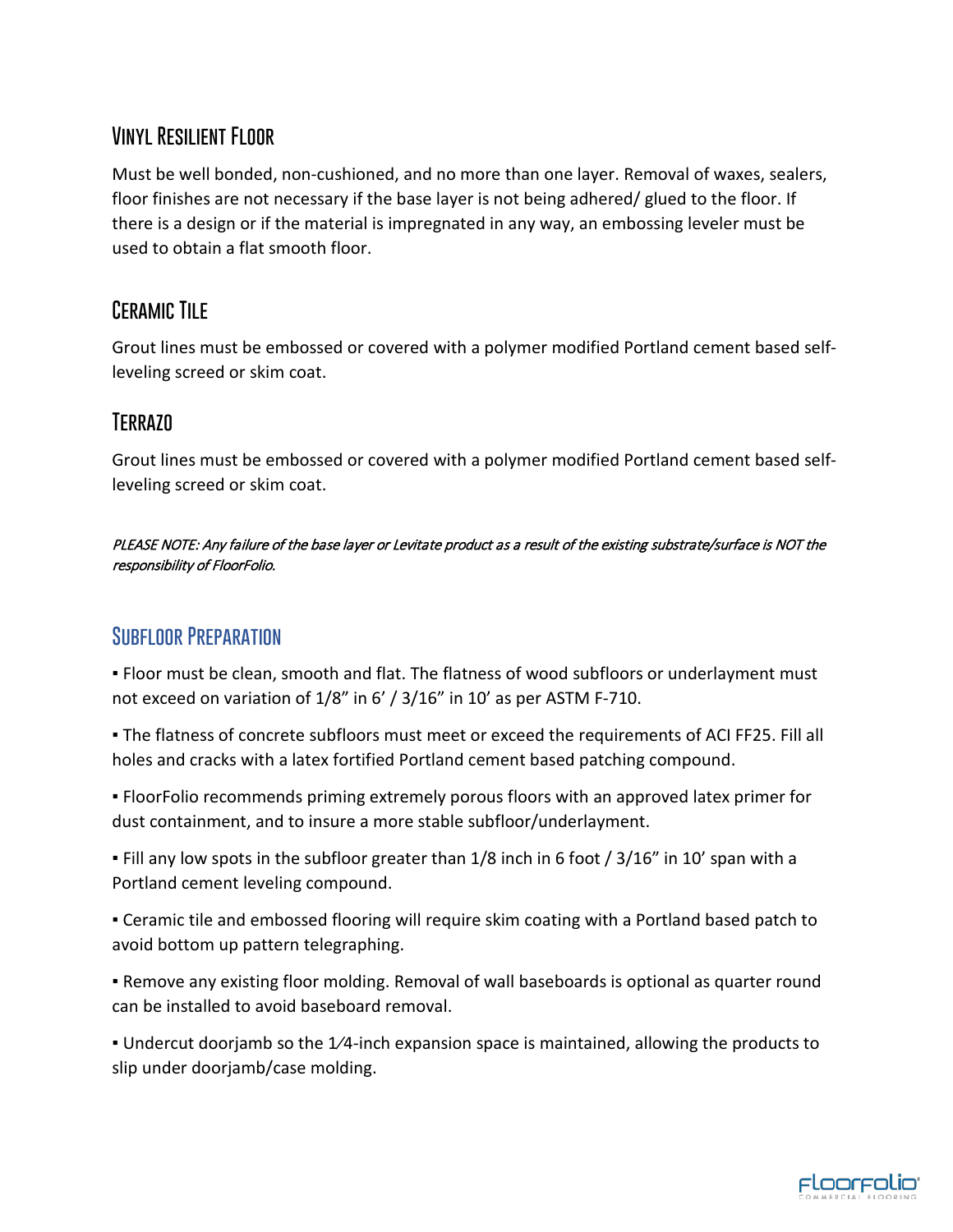▪ Suitability: Regardless of the type of concrete or cement-like material used as a base for the base layer platform, the responsibility for its use or suitability rests with that product's manufacturer or specifier and not with FloorFolio.

PLEASE NOTE: Warranty exclusions with respect to rolling loads. Our warranty excludes any problems associated with joint separation from heavy rolling loads.

#### **Crack Isolation**

While the Levitate underlayment is a complete crack isolation membrane, expansion joints or other moving joints must be filled with elastomeric fillers that are designed to absorb movement in concrete slabs. The base layer, cementitious underlayment, patches and resilient flooring installed across true expansion joints will often buckle or crack when the slabs move and is not recommended. Usually architects will specify expansion joint covers for use with various floor coverings.

Inspection of flooring material prior to installation is required. Any defects should be immediately reported to FloorFolio before installation. FloorFolio will not be responsible for labor costs to repair or replace material with defects that were apparent before or noticed during an installation.

#### **Storage and Handling**

Acclimate all flooring products for a minimum of 24 hours before installation in the area it is to be installed. Conditions between 65°F and 85°F (18°C and 29°C) are required before, during, and after installation. Cartons should be evenly stacked no more than five high on a flat surface and away from any heating/cooling ducts or direct sunlight.

#### **Staging**

When staging the Levitate system, follow the same guidelines for storage and handling. Area must be kept under the same acclimation conditions as well as the installation area. The products may then be moved to the area of installation at the time of installation. If so the base layer should be kept in the boxes until it is moved in the installation area.

#### **Layout**

The Levitate base layer is designed to be installed as a lifetime floating system. While you can start along one wall it is usually best to start in the center of the room and work both ways.